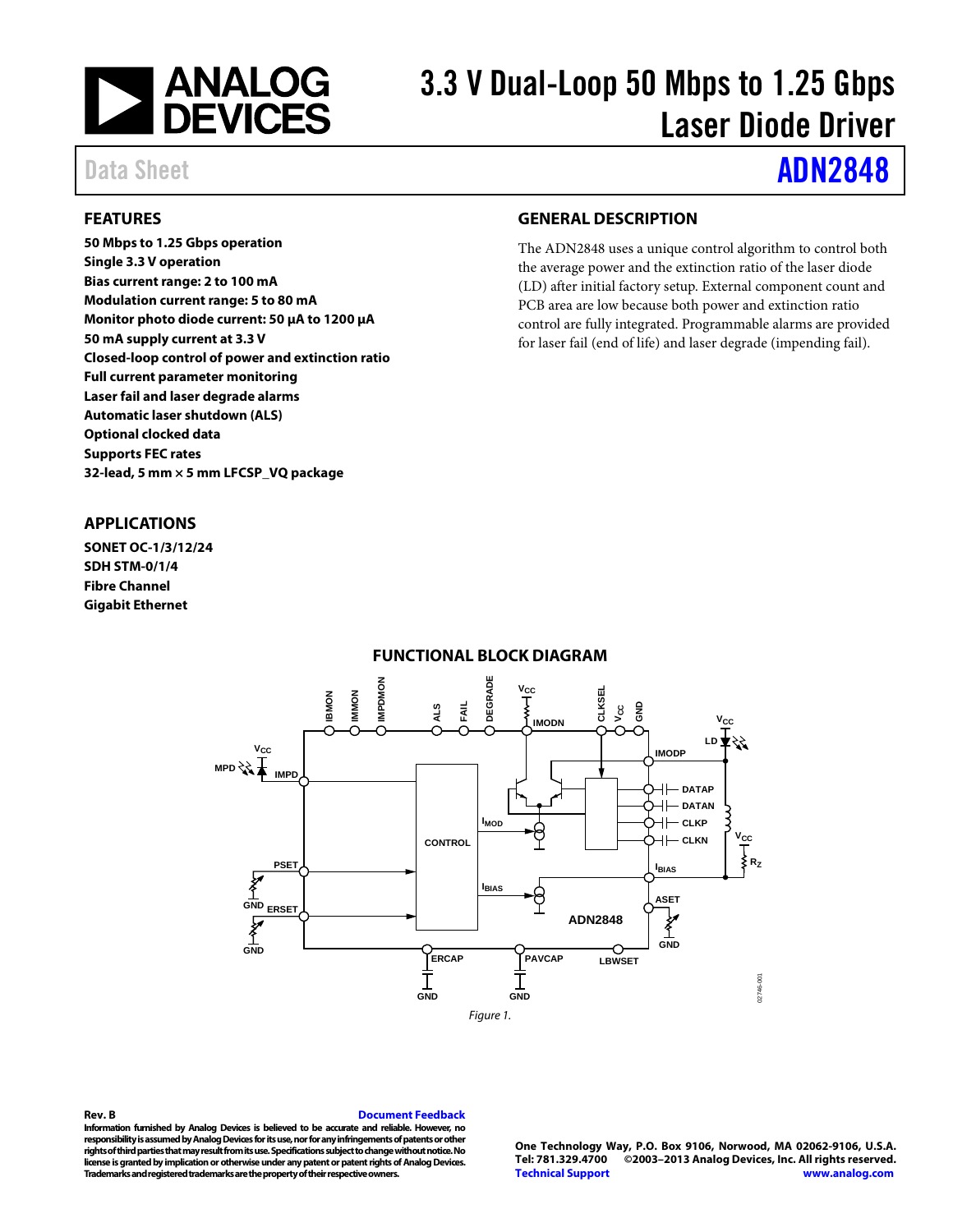# **TABLE OF CONTENTS**

# <span id="page-1-0"></span>**REVISION HISTORY**

#### $2/13$ -Rev. A to Rev. B

#### 8/06-Rev. 0 to Rev. A

## 1/03-Revision 0: Initial Version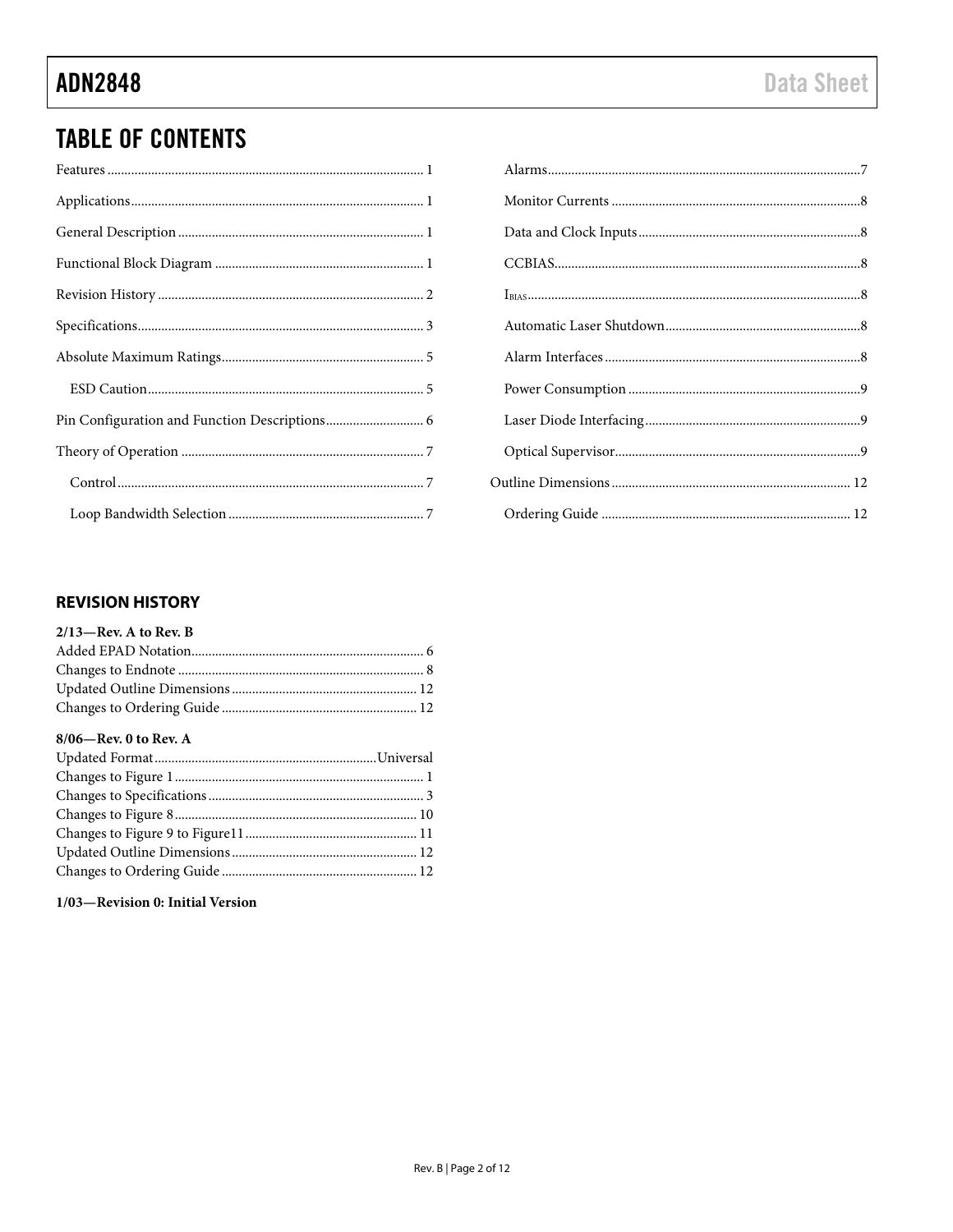# <span id="page-2-0"></span>**SPECIFICATIONS**

 $V_{\text{CC}}$  = 3.0 V to 3.6 V. All specifications  $T_{\text{MIN}}$  to  $T_{\text{MAX}}$ , unless otherwise noted.<sup>1</sup> Typical values are specified at 25°C.

### **Table 1.**

| Parameter                                           | Min         | <b>Typ</b>   | <b>Max</b>     | Unit         | <b>Conditions/Comments</b>   |
|-----------------------------------------------------|-------------|--------------|----------------|--------------|------------------------------|
| <b>LASER BIAS Current (IBIAS, ALS)</b>              |             |              |                |              |                              |
| Output Current IBIAS                                | 2           |              | 100            | mA           |                              |
| Compliance Voltage                                  | 1.2         |              | Vcc            | $\vee$       | <b>BIAS</b>                  |
| <b>BIAS</b>                                         |             |              | 0.1            | mA           | When ALS asserted            |
| ALS Response Time                                   |             |              | 5              | $\mu$ s      | $l_{BIAS}$ < 10% of nominal  |
| <b>CCBIAS Compliance Voltage</b>                    | 1.2         |              | Vcc            | $\mathsf{V}$ |                              |
| MODULATION CURRENT (IMODP, IMODN)                   |             |              |                |              |                              |
| Output Current I <sub>MOD</sub>                     | 5           |              | 80             | mA           |                              |
| Compliance Voltage                                  | 1.5         |              | Vcc            | V            |                              |
| <b>I</b> <sub>MOD</sub>                             |             |              | 0.1            | mA           | When ALS asserted            |
| Rise Time <sup>2</sup>                              |             | 80           | 170            | ps           |                              |
| Fall Time <sup>2</sup>                              |             | 80           | 170            | ps           |                              |
| Random Jitter <sup>2</sup>                          |             | $\mathbf{1}$ | 1.5            | ps           | <b>RMS</b>                   |
| Pulse Width Distortion <sup>2</sup>                 |             | 15           |                | ps           | $I_{MOD} = 40$ mA            |
| MONITOR PD (MPD)                                    |             |              |                |              |                              |
| Current                                             | 50          |              | 1200           | μA           | Average current              |
| Compliance Voltage                                  |             |              | 1.65           | V            |                              |
| POWER SET INPUT (PSET)                              |             |              |                |              |                              |
| Capacitance                                         |             |              | 80             | pF           |                              |
| Monitor Photodiode Current into RPSET Resistor      | 50          |              | 1200           | $\mu$ A      | Average current              |
| Voltage                                             | 1.1         | 1.2          | 1.3            | V            |                              |
| <b>EXTINCTION RATIO SET INPUT (ERSET)</b>           |             |              |                |              |                              |
| Allowable Resistance Range                          | 1.2         |              | 25             | $k\Omega$    |                              |
| Voltage                                             | 1.1         | 1.2          | 1.3            | $\vee$       |                              |
| <b>ALARM SET (ASET)</b>                             |             |              |                |              |                              |
| Allowable Resistance Range                          | 1.2         |              | 25             | kΩ           |                              |
| Voltage                                             | 1.1         | 1.2          | 1.3            | $\vee$       |                              |
| Hysteresis                                          |             | 5            |                | $\%$         |                              |
| <b>CONTROL LOOP</b>                                 |             |              |                |              | Low loop bandwidth selection |
| <b>Time Constant</b>                                |             | 0.22         |                | sec          | $LBWSET = GND$               |
|                                                     |             | 2.25         |                | sec          | $LBWSET = V_{CC}$            |
| DATA INPUTS (DATAP, DATAN, CLKP, CLKN) <sup>3</sup> |             |              |                |              |                              |
| V p-p (Single-Ended, Peak-to-Peak)                  | 100         |              | 500            | mV           | Data and clock inputs are    |
| Input Impedance (Single-Ended)                      |             | 50           |                | Ω            | ac-coupled                   |
| tsETUP <sup>4</sup>                                 | 50          |              |                | ps           | See Figure 2                 |
| $t$ HOLD <sup>4</sup>                               | 100         |              |                | ps           | See Figure 2                 |
| LOGIC INPUTS (ALS, LBWSET, CLKSEL)                  |             |              |                |              |                              |
| $\mathsf{V}_{\mathsf{IH}}$                          | 2.4         |              |                | $\vee$       |                              |
| $V_{\parallel}$                                     |             |              | 0.8            | $\mathsf{V}$ |                              |
| ALARM OUTPUTS (FAIL, DEGRADE)                       |             |              |                |              | Internal 30 kΩ pull-up       |
| $V_{OH}$                                            | 2.4         |              |                | $\vee$       |                              |
| $V_{OL}$                                            |             |              | $0.8\,$        | $\vee$       |                              |
| IBMON, IMMON, IMPDMON                               |             |              |                |              |                              |
| <b>IMMON Division Ratio</b>                         |             | 100          |                | A/A          |                              |
| <b>IMPDMON</b>                                      |             | 1            |                | A/A          |                              |
| Compliance Voltage                                  | $\mathbf 0$ |              | $V_{CC}$ - 1.2 | V            |                              |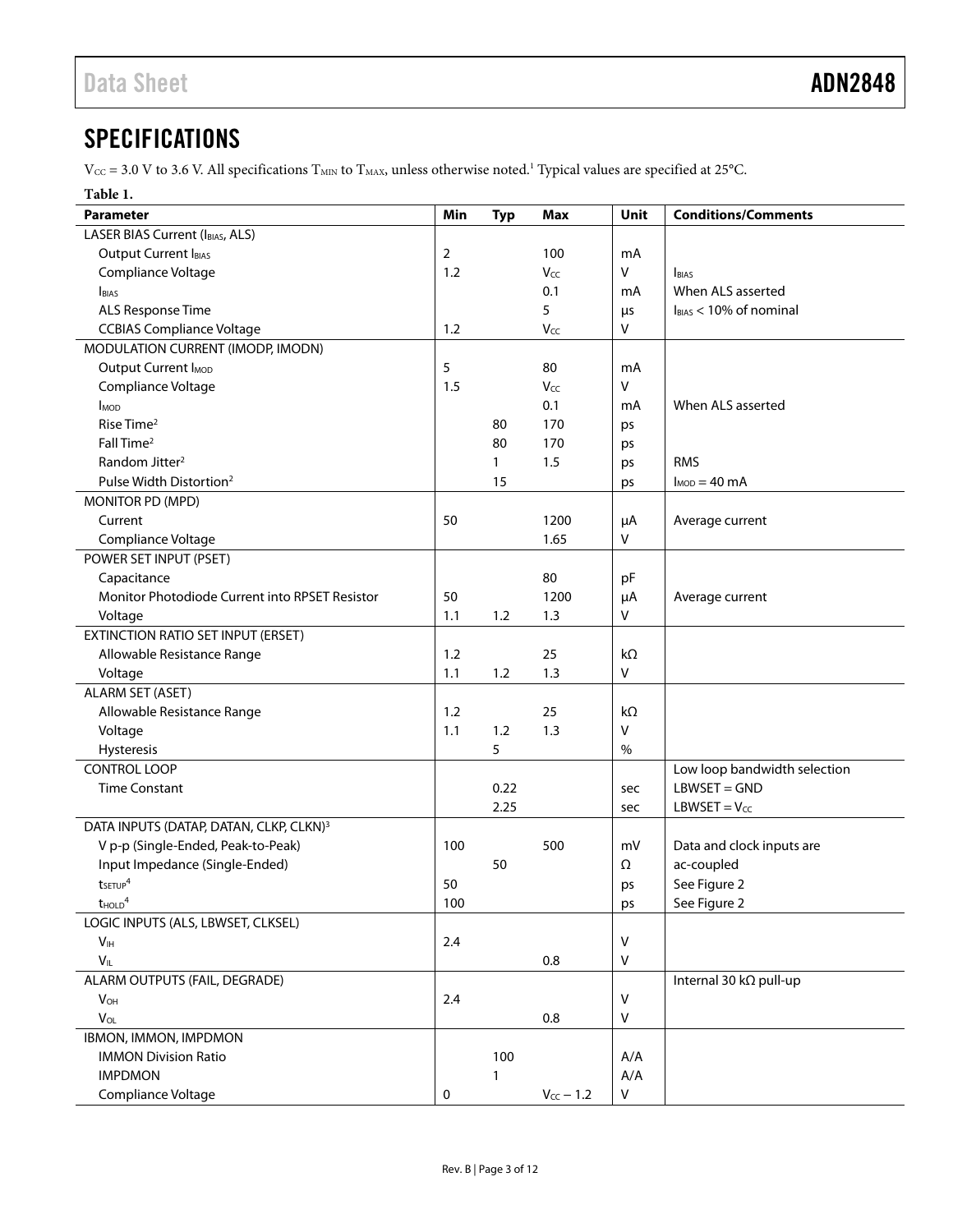<span id="page-3-1"></span>

| <b>Parameter</b> | Min | <b>Typ</b> | Max | Unit | <b>Conditions/Comments</b> |
|------------------|-----|------------|-----|------|----------------------------|
| <b>SUPPLY</b>    |     |            |     |      |                            |
| Icc              |     | 50         |     | mA   | $I_{BIAS} = I_{MOD} = 0$   |
| Vcc <sup>6</sup> | 3.0 | 3.3        | 3.6 |      |                            |

<sup>1</sup> Temperature range is −40°C to +85°C.

<sup>2</sup> Measured into a 25 Ω load using a 0-1 pattern at 622 Mbps.

 $^3$  When the voltage on DATAP is greater than the voltage on DATAN, the modulation current flows in the IMODP pin.

<sup>4</sup> Guaranteed by design and characterization. Not production tested.

 $^5$  Iccmin for power calculation on Page 9 is the typical Icc given.

 $6$  All V<sub>CC</sub> pins should be shorted together.

<span id="page-3-0"></span>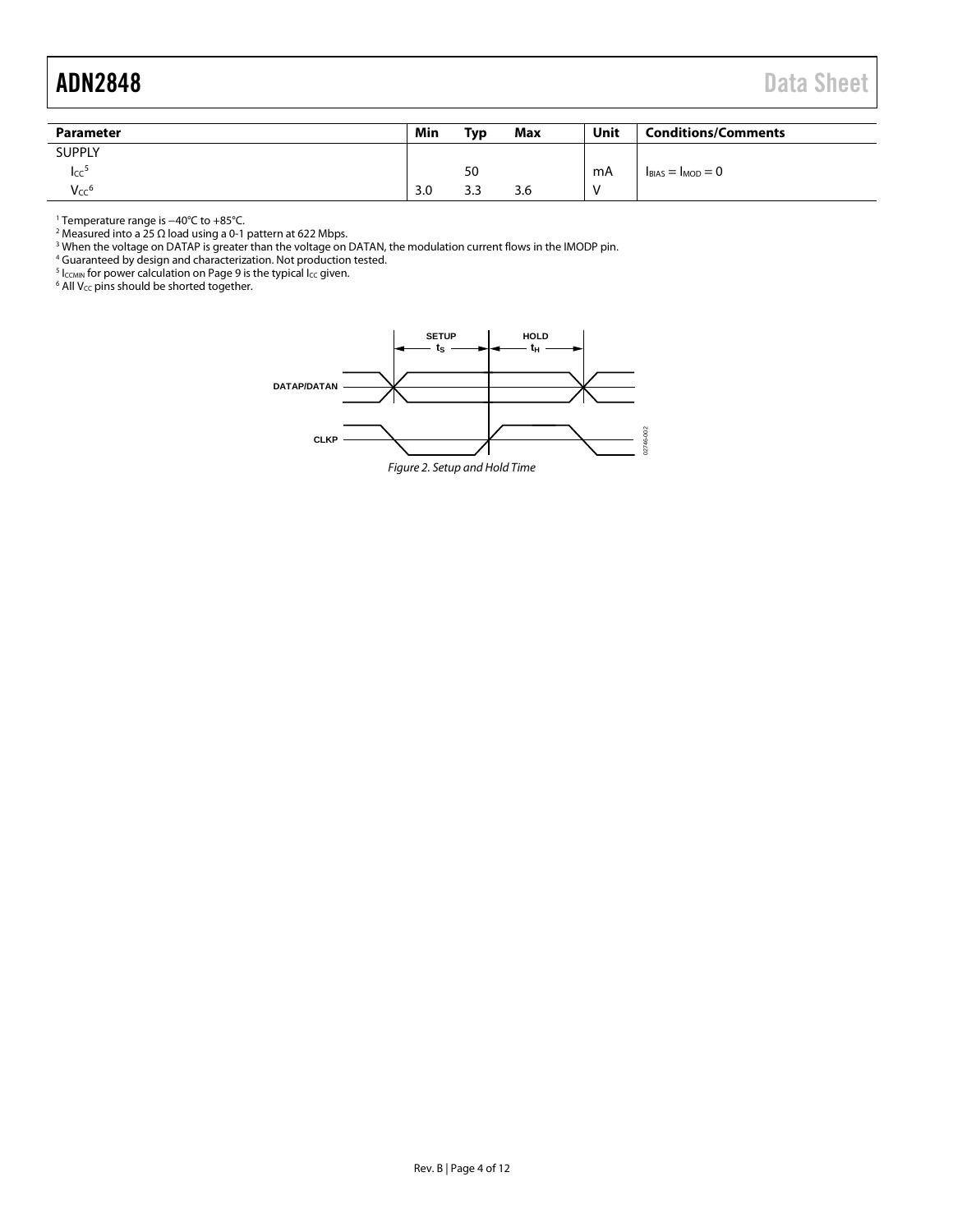# <span id="page-4-0"></span>ABSOLUTE MAXIMUM RATINGS

## **Table 2.**

| Parameter                                    | Rating                               |
|----------------------------------------------|--------------------------------------|
| $V_{cc}$ to GND                              | 4.2V                                 |
| Digital Inputs                               |                                      |
| (ALS, LBWSET, CLKSEL)                        | $-0.3$ V to V <sub>cc</sub> + 0.3 V  |
| IMODN, IMODP                                 | $V_{cc}$ + 1.2 V                     |
| Operating Temperature Range                  |                                      |
| Industrial                                   | $-40^{\circ}$ C to $+85^{\circ}$ C   |
| Storage Temperature Range                    | $-65^{\circ}$ C to +150 $^{\circ}$ C |
| Junction Temperature (T <sub>J</sub> Max)    | $150^{\circ}$ C                      |
| 32-Lead LFCSP_VQ Package                     |                                      |
| Power Dissipation <sup>1</sup>               | $(T_J Max - T_A)/\theta_{JA}$ W      |
| $\theta_{JA}$ Thermal Impedance <sup>2</sup> | $32^{\circ}$ C/W                     |
| Lead Temperature (Soldering for 10 sec)      | 300 $\degree$ C                      |

Stresses above those listed under Absolute Maximum Ratings may cause permanent damage to the device. This is a stress rating only; functional operation of the device at these or any other conditions above those indicated in the operational section of this specification is not implied. Exposure to absolute maximum rating conditions for extended periods may affect device reliability.

<sup>1</sup> Power consumption formulas are provided on Page 9.

 $2\theta_{JA}$  is defined when device is soldered in a 4-layer board.

## <span id="page-4-1"></span>**ESD CAUTION**



ESD (electrostatic discharge) sensitive device. Charged devices and circuit boards can discharge without detection. Although this product features patented or proprietary protection circuitry, damage may occur on devices subjected to high energy ESD. Therefore, proper ESD precautions should be taken to avoid performance degradation or loss of functionality.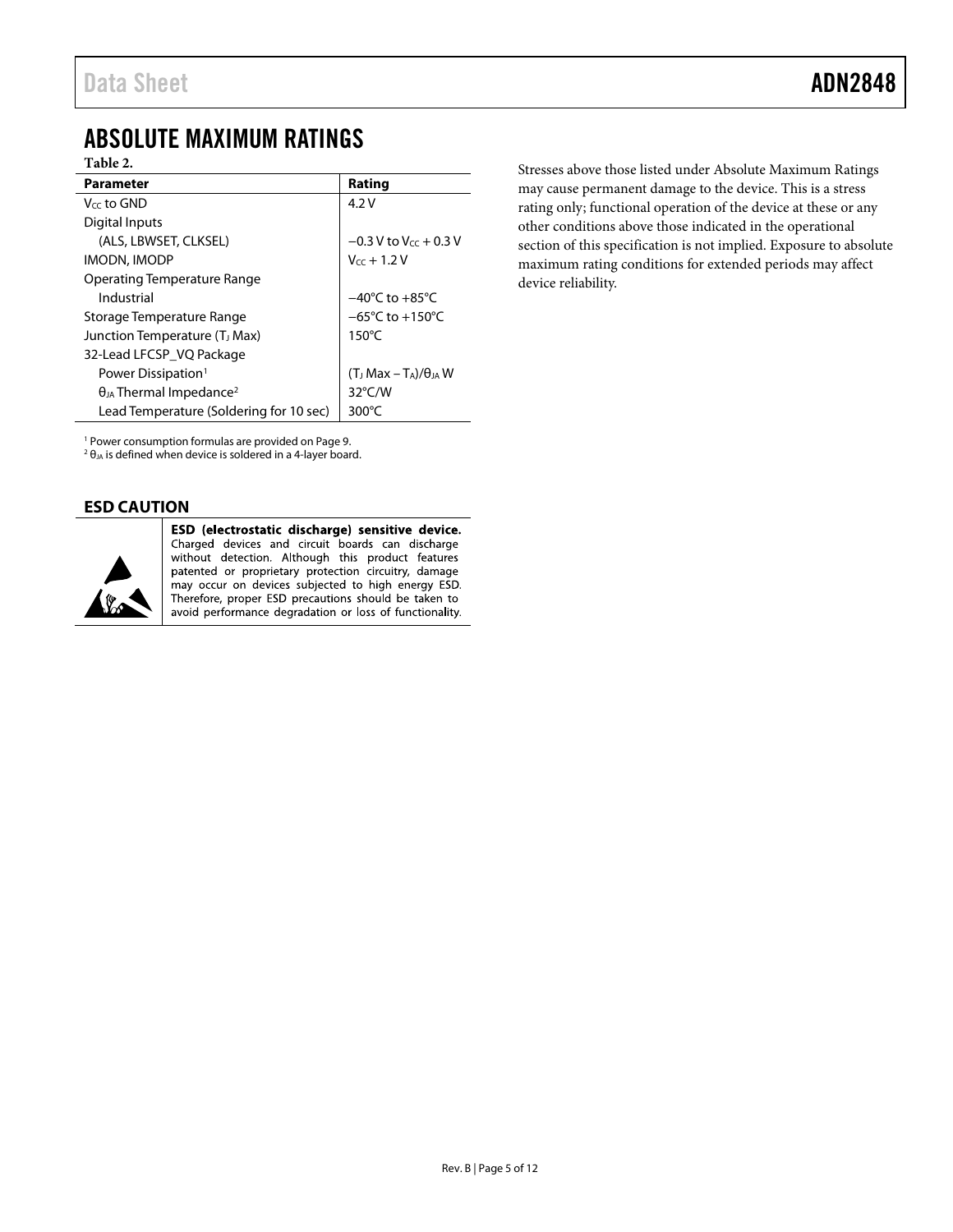# <span id="page-5-0"></span>PIN CONFIGURATION AND FUNCTION DESCRIPTIONS



**NOTES 1. THE EXPOSED PAD ON THE BOTTOM OF THE PACKAGE MUST BE CONNECTED TO THE DEVICE GND.**

#### **Table 3. Pin Function Descriptions**

| Pin No.        | <b>Mnemonic</b>  | <b>Description</b>                                                                                                  |
|----------------|------------------|---------------------------------------------------------------------------------------------------------------------|
|                | <b>LBWSET</b>    | Loop Bandwidth Select.                                                                                              |
| $\overline{1}$ |                  | Alarm Threshold Set Pin.                                                                                            |
| 2              | <b>ASET</b>      |                                                                                                                     |
| 3              | <b>ERSET</b>     | <b>Extinction Ratio Set Pin.</b>                                                                                    |
| 4              | <b>PSET</b>      | Average Optical Power Set Pin.                                                                                      |
| 5              | <b>IMPD</b>      | Monitor Photodiode Input.                                                                                           |
| 6              | <b>IMPDMON</b>   | Mirrored Current from Monitor Photodiode-Current Source.                                                            |
| 7              | GND4             | Supply Ground.                                                                                                      |
| 8              | $V_{cc}$ 4       | Supply Voltage.                                                                                                     |
| 9              | <b>ERCAP</b>     | <b>Extinction Ratio Loop Capacitor.</b>                                                                             |
| 10             | <b>PAVCAP</b>    | Average Power Loop Capacitor.                                                                                       |
| 11             | $V_{CC}1$        | Supply Voltage.                                                                                                     |
| 12             | <b>DATAN</b>     | Data Negative Differential Terminal.                                                                                |
| 13             | <b>DATAP</b>     | Data Positive Differential Terminal.                                                                                |
| 14             | GND1             | Supply Ground.                                                                                                      |
| 15             | <b>CLKP</b>      | Data Clock Positive Differential Terminal. This pin is used if CLKSEL = $V_{\text{CC}}$ .                           |
| 16             | <b>CLKN</b>      | Data Clock Negative Differential Terminal. This pin is used if CLKSEL = Vcc.                                        |
| 17             | <b>CLKSEL</b>    | Clock Select (Active = $V_{cc}$ ). This pin is used if data is clocked into chip.                                   |
| 18             | <b>DEGRADE</b>   | DEGRADE Alarm Output.                                                                                               |
| 19             | <b>FAIL</b>      | FAIL Alarm Output.                                                                                                  |
| 20             | ALS              | Automatic Laser Shutdown.                                                                                           |
| 21             | $V_{cc}$ 3       | Supply Voltage.                                                                                                     |
| 22             | GND3             | Supply Ground.                                                                                                      |
| 23             | <b>IMMON</b>     | Modulation Current Mirror Output-Current Source.                                                                    |
| 24             | <b>IBMON</b>     | Bias Current Mirror Output-Current Source.                                                                          |
| 25             | $V_{CC}2$        | Supply Voltage.                                                                                                     |
| 26             | <b>IMODN</b>     | Modulation Current Negative Output. Connect this pin via a matching resistor to Vcc.                                |
| 27             | GND <sub>2</sub> | Supply Ground.                                                                                                      |
| 28             | <b>IMODP</b>     | Modulation Current Positive Output. Connect this pin to the laser diode.                                            |
| 29, 30         | GND <sub>2</sub> | Supply Ground.                                                                                                      |
| 31             | <b>BIAS</b>      | Laser Diode Bias Current-Current Sink.                                                                              |
| 32             | <b>CCBIAS</b>    | Connected to Vcc When DC-Coupled to Laser Diode; Connected to IBIAS When AC-Coupled to Laser<br>Diode-Current Sink. |
| <b>EP</b>      | <b>EPAD</b>      | Exposed Pad. The exposed pad on the bottom of the package must be connected to the device GND.                      |

*Figure 3. Pin Configuration*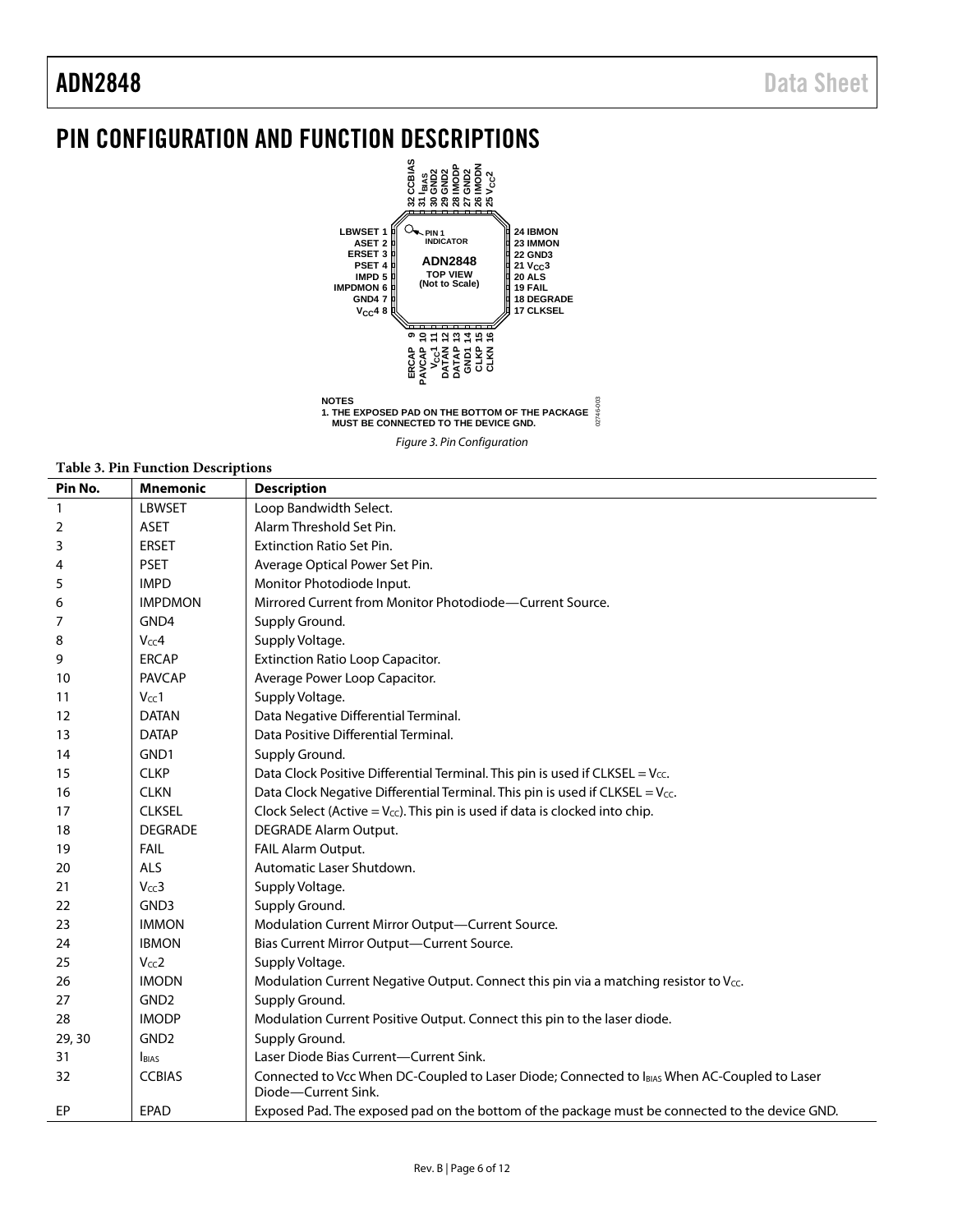# <span id="page-6-0"></span>THEORY OF OPERATION

A laser diode (LD) has current-in to light-out transfer functions, as shown i[n Figure 4.](#page-6-4) Two key characteristics of this transfer function are the threshold current, I<sub>TH</sub>, and slope in the linear region beyond the threshold current, referred to as slope efficiency, or LI.



# <span id="page-6-4"></span><span id="page-6-1"></span>**CONTROL**

A monitor photodiode, MPD, is required to control the LD. The MPD current is fed into the ADN2848 to control the power and extinction ratio, continuously adjusting the bias current and modulation current in response to the laser's changing threshold current and light-to-current slope efficiency.

The ADN2848 uses automatic power control, APC, to maintain a constant average power over time and temperature.

The ADN2848 uses closed-loop extinction ratio control to allow optimum setting of extinction ratio for every device. Thus, SONET/SDH interface standards can be met over device variation, temperature, and laser aging. Closed-loop modulation control eliminates the need to either overmodulate the LD or include external components for temperature compensation. This reduces research and development time and second sourcing issues caused by characterizing LDs.

Average power and extinction ratio are set using the PSET and ERSET pins, respectively. Potentiometers are connected between these pins and ground. The potentiometer RPSET is used to change the average power. The potentiometer RERSET is used to adjust the extinction ratio. Both PSET and ERSET are kept 1.2 V above GND.

For an initial setup, RPSET and RERSET potentiometers can be calculated using the following formulas:

$$
R_{PSET} = \frac{1.2 \text{ V}}{I_{AV}} (\Omega)
$$
  

$$
R_{ERSET} = \frac{1.2 \text{ V}}{I_{MPD_CW}} \times \frac{ER - 1}{ER + 1} \times P_{AV} (\Omega)
$$

where:

*IAV* is the average MPD current.

*PCW* is the dc optical power specified on the laser data sheet.

*IMPD\_CW* is the MPD current at that specified *PCW*.

*PAV* is the average power required.

*ER* is the desired extinction ratio (ER = P1/P0).

Note that IERSET and IPSET change from device to device; however, the control loops determine the actual values. It is not required to know the exact values for LI or MPD optical coupling.

## <span id="page-6-2"></span>**LOOP BANDWIDTH SELECTION**

For continuous operation, the user hardwires the LBWSET pin high and uses 1 μF capacitors to set the actual loop bandwidth. These capacitors are placed between the PAVCAP and ERCAP pins and ground. It is important that these capacitors are low leakage multilayer ceramics with an insulation resistance greater than 100 GΩ or a time constant of 1000 seconds, whichever is less.

Setting LBSET low and using 47 nF capacitors results in a shorter loop time constant (a 10× reduction over using 1 μF capacitors and keeping LBWSET high).

| Table 4.                              |               |                              |                             |  |  |  |
|---------------------------------------|---------------|------------------------------|-----------------------------|--|--|--|
| <b>Operation</b><br>Mode              | <b>LBWSET</b> | Recommended<br><b>PAVCAP</b> | Recommended<br><b>ERCAP</b> |  |  |  |
| Continuous<br>50 Mbps to<br>1.25 Gbps | High          | $1 \mu F$                    | 1 µF                        |  |  |  |
| Optimized for<br>1.25 Gbps            | Low           | 47 nF                        | 47 nF                       |  |  |  |

# <span id="page-6-3"></span>**ALARMS**

The ADN2848 is designed to allow interface compliance to ITU-T-G958 (11/94), section 10.3.1.1.2 (transmitter fail) and section 10.3.1.1.3 (transmitter degrade). The ADN2848 has two active high alarms, DEGRADE and FAIL. A resistor between ground and the ASET pin is used to set the current at which these alarms are raised. The current through the ASET resistor is a ratio of 100:1 to the FAIL alarm threshold. The DEGRADE alarm is raised at 90% of this level.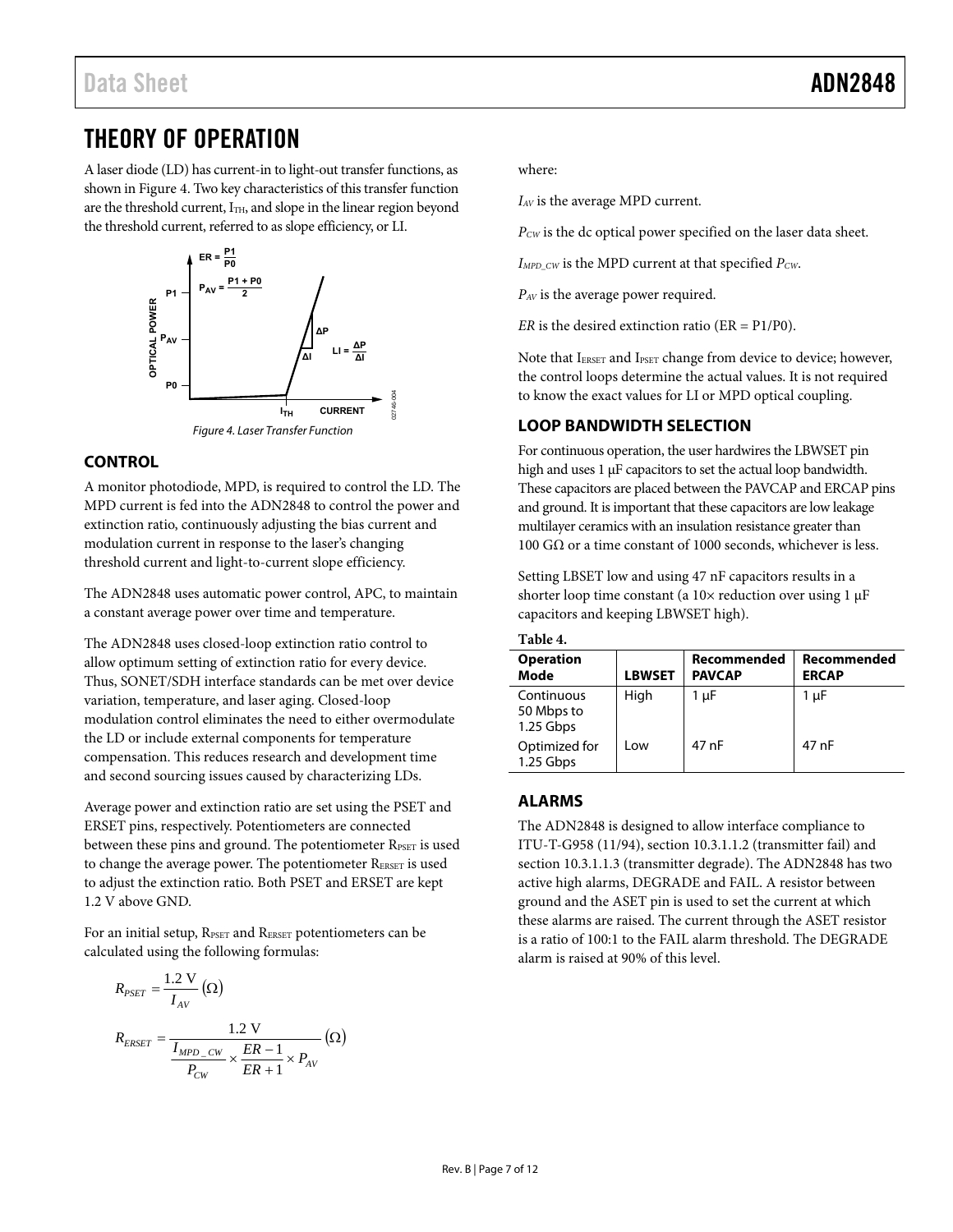Example:

$$
I_{\text{FAIL}} = 50 \text{ mA so } I_{\text{DEGRADE}} = 45 \text{ mA}
$$

$$
I_{ASET} = \frac{I_{FAIL}}{100} = \frac{50 \text{ mA}}{100} = 500 \text{ }\mu\text{A}
$$

$$
R_{ASET}^* = \frac{1.2 \text{ V}}{I_{ASET}} = \frac{1.2}{500 \text{ }\mu\text{A}} = 2.4 \text{ }\text{k}\Omega
$$

\*The smallest valid value for  $R_{\text{ASET}}$  is 1.2 kΩ, because this corresponds to the maximum IBIAS of 100 mA.

The laser degrade alarm, DEGRADE, is provided to give a warning of imminent laser failure if the laser diode degrades further or if environmental conditions such as increasing temperature continue to stress the LD.

The laser fail alarm, FAIL, is activated when the transmitter can no longer be guaranteed to be SONET/SDH compliant. This occurs when one of the following conditions arise:

- The ASET threshold is reached.
- The ALS pin is set high. This shuts off the modulation and bias currents to the LD, resulting in the MPD current dropping to zero. This gives closed-loop feedback to the system that ALS has been enabled.

DEGRADE is raised only when the bias current exceeds 90% of ASET current.

# <span id="page-7-0"></span>**MONITOR CURRENTS**

IBMON, IMMON, and IMPDMON are current controlled current sources from  $V_{CC}$ . They mirror the bias, modulation, and MPD current for increased monitoring functionality. An external resistor to GND gives a voltage proportional to the current monitored.

If the monitoring function IMPDMON is not required, the IMPD pin must be grounded and the monitor photodiode output must be connected directly to the PSET pin.

# <span id="page-7-1"></span>**DATA AND CLOCK INPUTS**

Data and clock inputs are ac-coupled (10 nF capacitors recommended) and terminated via a 100 Ω internal resistor between DATAP and DATAN and also between the CLKP and CLKN pins. There is a high impedance circuit to set the common-mode voltage, which is designed to allow for maximum input voltage headroom over temperature. It is necessary that ac coupling be used to eliminate the need for matching between common-mode voltages.



*Figure 5. AC Coupling of Data Inputs*

For input signals that exceed 500 mV p-p single-ended, it is necessary to insert an attenuation circuit as shown i[n Figure 6.](#page-7-6)



# <span id="page-7-6"></span><span id="page-7-2"></span>**CCBIAS**

When the laser is used in ac-coupled mode, the CCBIAS pin and the IBIAS pin are tied together (se[e Figure 9\)](#page-10-0). In dc-coupled mode, CCBIAS is tied to  $V_{CC}$ .

### <span id="page-7-3"></span>**IBIAS**

To achieve optimum optical eye quality, a pull-up resistor Rz, as shown in Figure 8 and Figure 9, is required. The recommended Rz value is approximately 200 Ω ~ 500 Ω.

# <span id="page-7-4"></span>**AUTOMATIC LASER SHUTDOWN**

The ADN2848 ALS allows compliance to ITU-T-G958 (11/94), section 9.7. When ALS is logic high, both the bias and the modulation currents are turned off. Correct operation of ALS is confirmed by the FAIL alarm being raised when ALS is asserted. Note that this is the only time that DEGRADE is low while FAIL is high.

# <span id="page-7-5"></span>**ALARM INTERFACES**

The FAIL and DEGRADE outputs have an internal 30 k $\Omega$  pullup resistor that is used to pull the digital high value to  $V_{\text{CC}}$ . However, the alarm output can be overdriven with an external resistor, allowing alarm interfacing to non-V<sub>CC</sub> levels. Non-V<sub>CC</sub> alarm output levels must be below the V<sub>CC</sub> used for the **ADN2848.**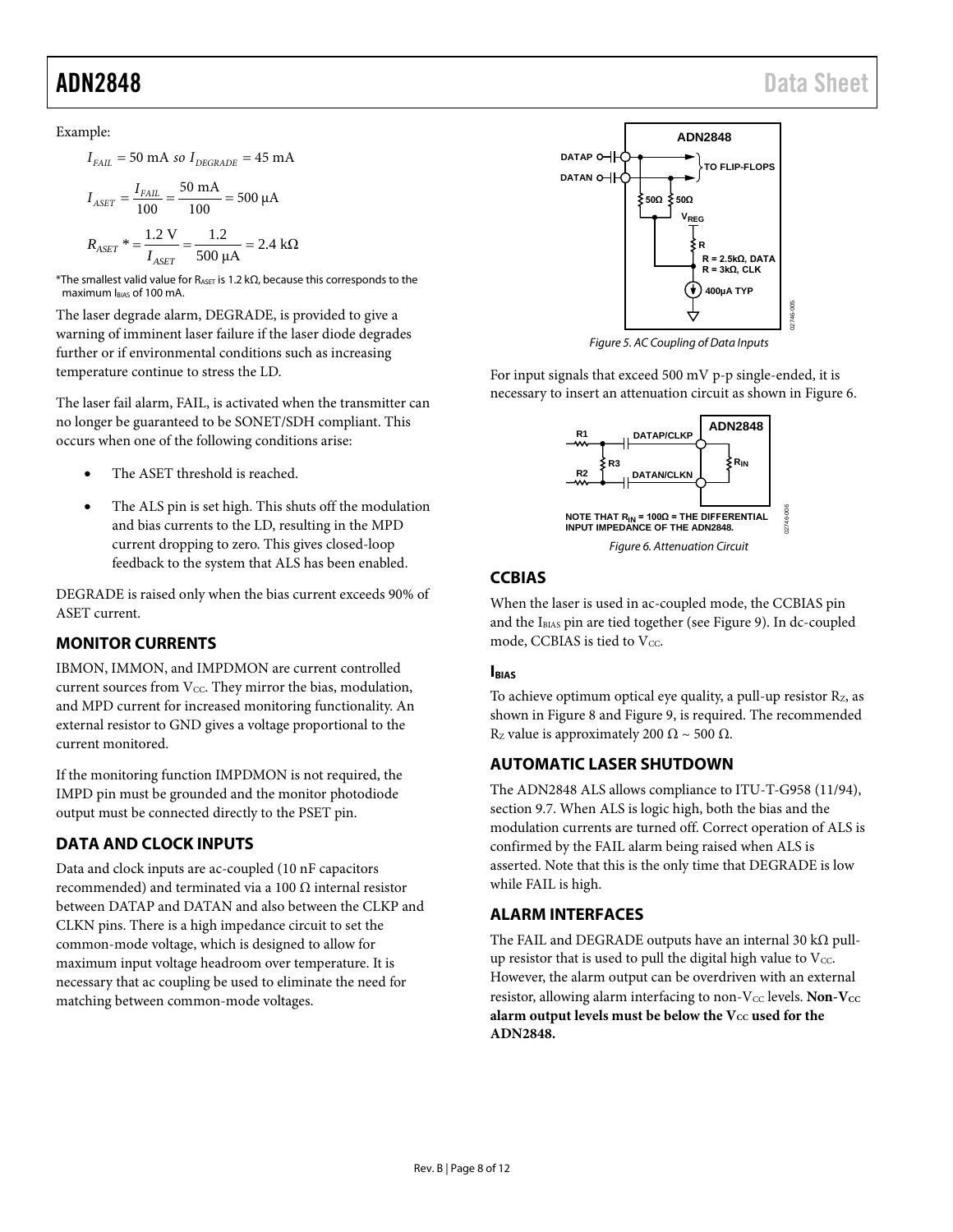## <span id="page-8-0"></span>**POWER CONSUMPTION**

The ADN2848 die temperature must be kept below 125°C. The LFCSP\_VQ package has an exposed paddle. The exposed paddle should be connected in such a manner that it is at the same potential as the ADN2848 ground pins. The  $\theta_{JA}$  for the package is shown under the Absolute Maximum Ratings. Power consumption can be calculated using

 $I_{CC} = I_{CCMIN} + 0.3 I_{MOD}$ 

 $P = V_{CC} \times I_{CC} + (I_{BIAS} \times V_{BIAS\_PIN}) + I_{MOD} (V_{MODP\_PIN} + V_{MON\_PIN})/2$ 

 $T_{\text{DIE}} = T_{\text{AMBIENT}} + \theta_{\text{IA}} \times P$ 

Thus, the maximum combination of  $I_{BIAS} + I_{MOD}$  must be calculated

where:

 $I_{CCMIN}$  = 50 mA, the typical value of  $I_{CC}$  provided on Page 3 with  $I_{BIAS} = I_{MOD} = 0.$ 

*TDIE* = die temperature.

*TAMBIENT* = ambient temperature.

 $V_{BIAS\_PIN}$  = voltage at I<sub>BIAS</sub> pin.

*VMODP\_PIN* = average voltage at IMODP pin.

*VMODN\_PIN* = average voltage at IMODN pin.

### <span id="page-8-1"></span>**LASER DIODE INTERFACING**

Many laser diodes designed for 1.25 Gbps operation are packaged with an internal resistor to bring the effective impedance up to 25  $Ω$  in order to minimize transmission line effects. In high current applications, the voltage drop across this resistor, combined with the laser diode forward voltage, makes direct connection between the laser and the driver impractical in a 3 V system. AC coupling the driver to the laser diode removes this headroom constraint.

Caution must be used when choosing component values for ac coupling to ensure that the time constants (L/R and RC, see [Figure 9\)](#page-10-0) are sufficiently long for the data rate and the expected number of CIDs (consecutive identical digits). Failure to do this could lead to pattern dependent jitter and vertical eye closure. For designs with low series resistance, or where external components become impractical, the ADN2848 supports direct connection to the laser diode (se[e Figure 8\)](#page-9-0). In this case, care must be taken to ensure that the voltage drop across the laser diode does not violate the minimum compliance voltage on the IMODP pin.

### <span id="page-8-2"></span>**OPTICAL SUPERVISOR**

The PSET and ERSET potentiometers can be replaced with a dual digital potentiometer, the ADN2850 (see [Figure 7\)](#page-8-3). The ADN2850 provides an accurate digital control for the average optical power and extinction ratio and ensures excellent stability over temperature.



<span id="page-8-3"></span>Figure 7. Application Using the ADN2850 Dual 10-Bit Digital Potentiometer with Extremely Low Temperature Coefficient as an Optical Supervisor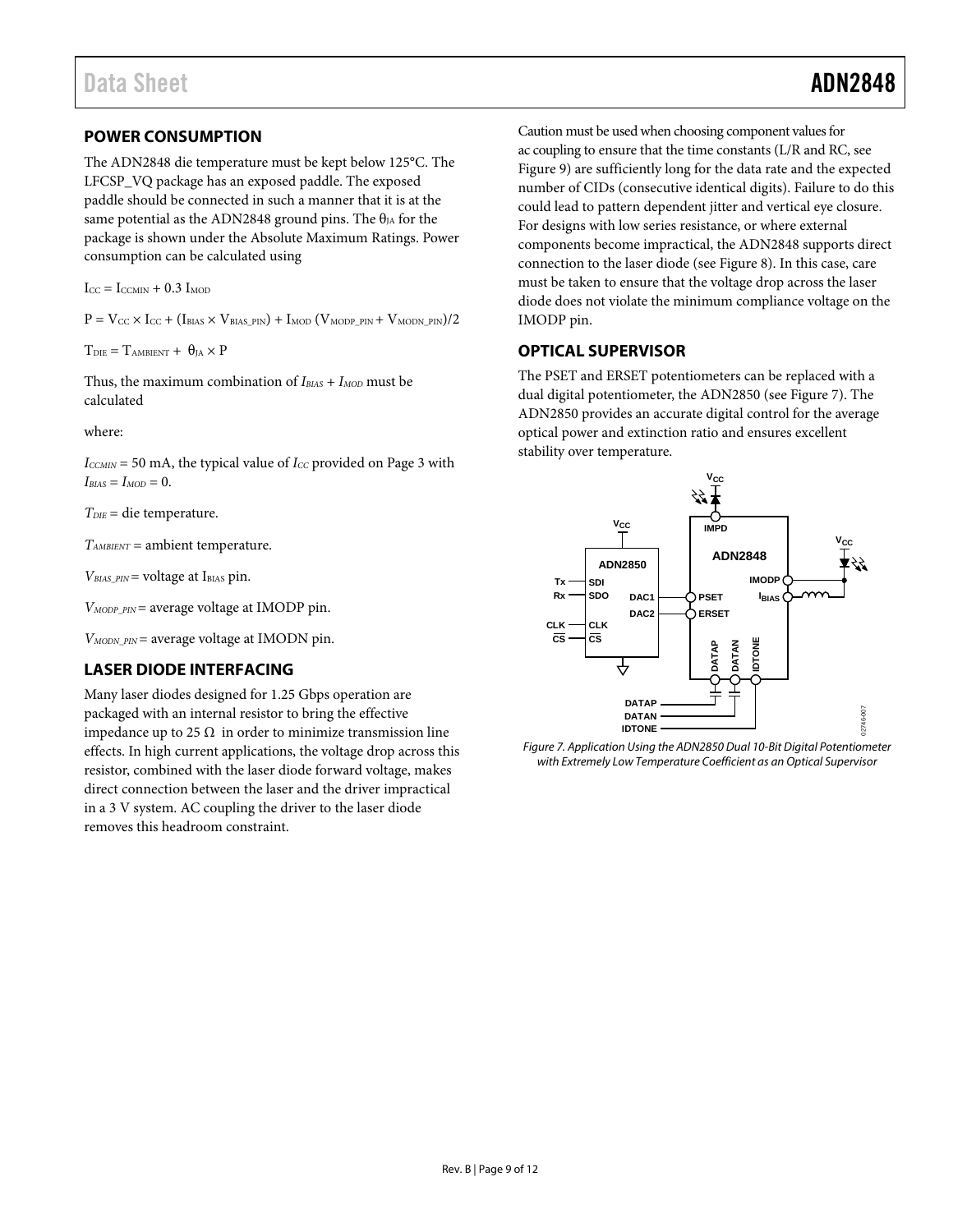02746-008

02746-008



<span id="page-9-0"></span>

**NOTES DESIGNATES COMPONENTS THAT NEED TO BE OPTIMIZED FOR THE TYPE OF LASER USED. FOR DIGITAL PROGRAMMING. THE ADN2850 OR THE ADN2860 OPTICAL SUPERVISOR CAN BE USED. \* \*\***

*Figure 8. DC-Coupled 50 Mbps to 1.25 Gbps Test Circuit, Data Not Clocked*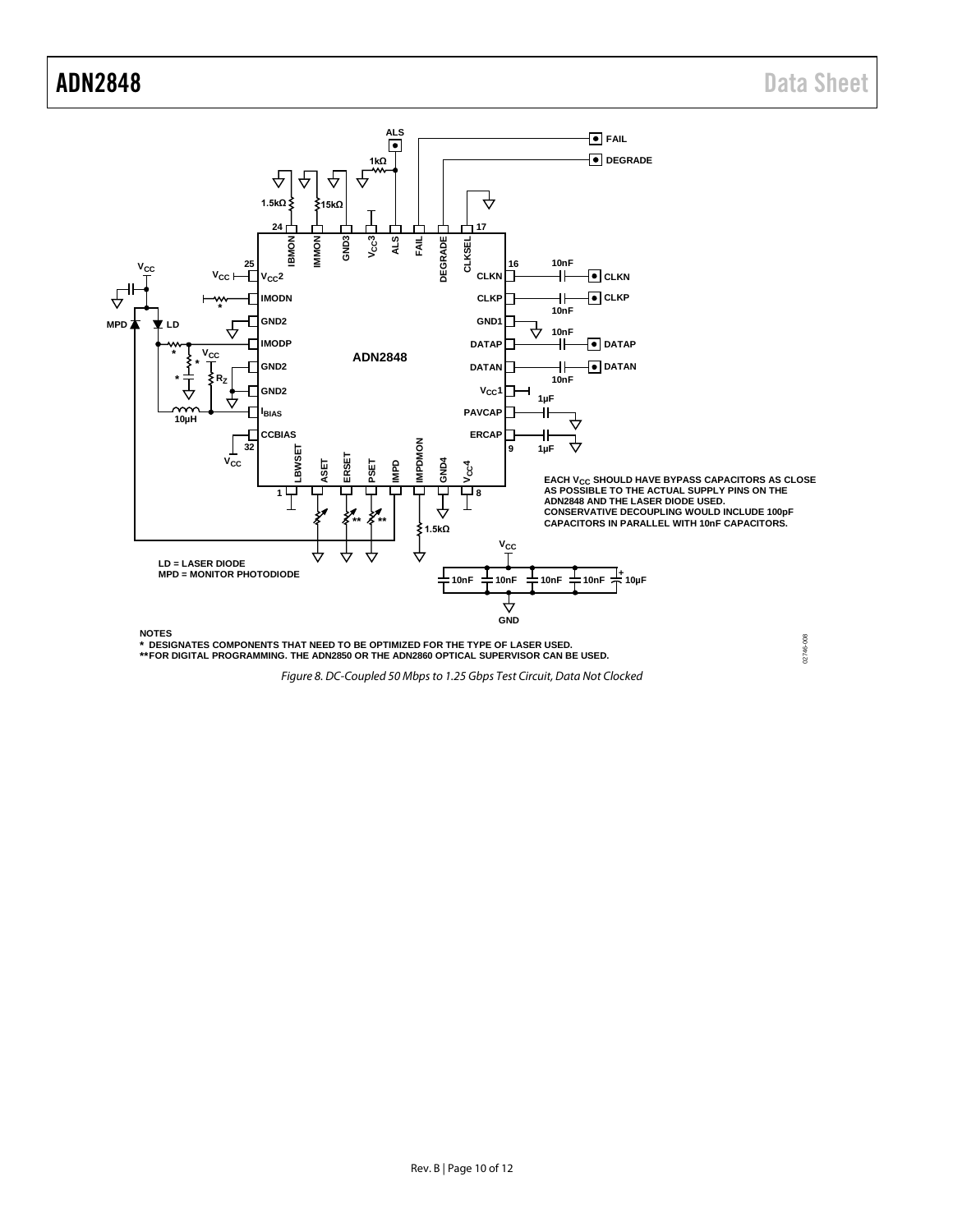02746-009

02746-009



**NOTES**

**DESIGNATES COMPONENTS THAT NEED TO BE OPTIMIZED FOR THE TYPE OF LASER USED. FOR DIGITAL PROGRAMMING. THE ADN2850 OR THE ADN2860 OPTICAL SUPERVISOR CAN BE USED. \* \*\***

*Figure 9. AC-Coupled 50 Mbps to 1.25 Gbps Test Circuit, Data Not Clocked*

<span id="page-10-0"></span>

*Figure 10. A 1.244 Mbps Optical Eye. Temperature at 25°C. Average Power = 0 dBm, Extinction Ratio = 10 dB, PRBS 31 Pattern, 1 Gb Ethernet Mask. Eye Obtained Using a DFB Laser.*



*Figure 11. A 1.244 Mbps Optical Eye. Temperature at 85°C. Average Power = 0 dBm, Extinction Ratio = 10 dBm, PRBS 31 Pattern, 1 Gb Ethernet Mask. Eye Obtained Using a DFB Laser.*